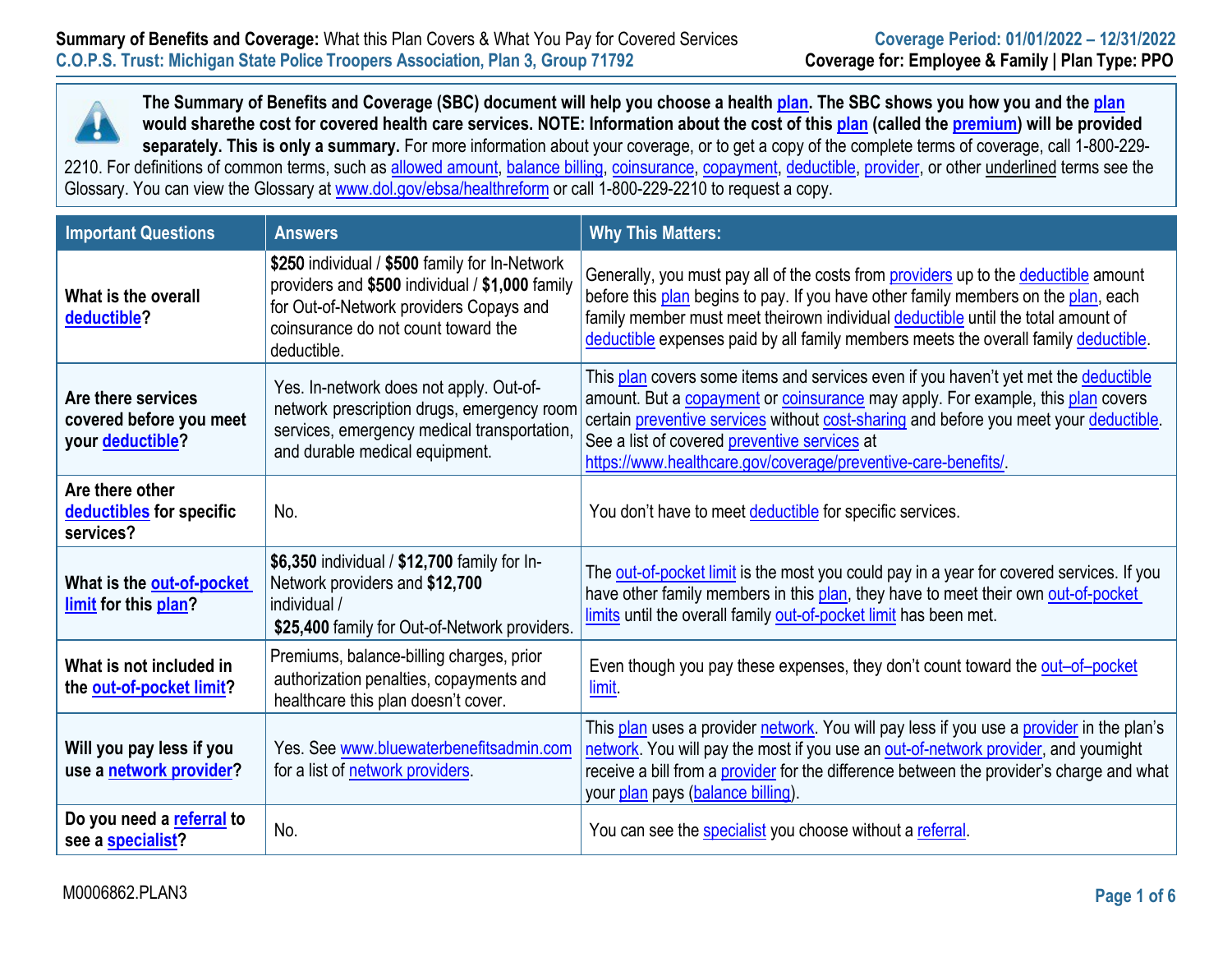All **[copayment](https://www.healthcare.gov/sbc-glossary/#copayment)** and **[coinsurance](https://www.healthcare.gov/sbc-glossary/#coinsurance)** costs shown in this chart are after your **[deductible](https://www.healthcare.gov/sbc-glossary/#deductible)** has been met, if a **[deductible](https://www.healthcare.gov/sbc-glossary/#deductible)** applies.  $\blacktriangle$ 

|                                                                                                               |                                                     |                                                                                                 | <b>What You Will Pay</b>                                                                                  |                                                                                                                                                                                                                                                                        |
|---------------------------------------------------------------------------------------------------------------|-----------------------------------------------------|-------------------------------------------------------------------------------------------------|-----------------------------------------------------------------------------------------------------------|------------------------------------------------------------------------------------------------------------------------------------------------------------------------------------------------------------------------------------------------------------------------|
| <b>Common Medical Event</b>                                                                                   | <b>Services You May Need</b>                        | <b>Network Provider</b><br>(You will pay the least)                                             | <b>Out-of-Network Provider</b><br>(You will pay the most)                                                 | <b>Limitations, Exceptions, &amp; Other</b><br><b>Important Information</b>                                                                                                                                                                                            |
|                                                                                                               | Primary care visit to treat an<br>injury or illness | $$10$ copay +<br>0% coinsurance                                                                 | Deductible + 20%<br>coinsurance                                                                           | -none-                                                                                                                                                                                                                                                                 |
|                                                                                                               | <b>Specialist visit</b>                             | $$10$ copay +<br>0% coinsurance                                                                 | Deductible + 20%<br>coinsurance                                                                           | -none-                                                                                                                                                                                                                                                                 |
| If you visit a health care<br>provider's office or<br>clinic                                                  | Preventive care/screening/<br>immunization          | No charge                                                                                       | Deductible + 20%<br>coinsurance                                                                           | You may have to pay for services that<br>aren't preventive. Ask your provider if the<br>services needed are preventive. Then<br>check what yourplan will pay for.<br>No charge Out-of-Network: annual physical,<br>gyn exam, fecal occult blood screening, and<br>PSA. |
|                                                                                                               | Diagnostic test (x-ray, blood<br>work)              | $$10$ copay +<br>0% coinsurance                                                                 | Deductible + 20%<br>coinsurance                                                                           | -none-------                                                                                                                                                                                                                                                           |
| If you have a test                                                                                            | Imaging (CT/PET scans,<br>MRI <sub>s</sub> )        | \$10 copay + Deductible<br>+10% coinsurance                                                     | Deductible + 20%<br>coinsurance                                                                           | -none-                                                                                                                                                                                                                                                                 |
| If you need drugs to                                                                                          | Generic drugs                                       | \$5/prescription (retail)<br>\$10/prescription<br>(mail order)<br>Deductible does not<br>apply  | \$5/prescription (retail)<br>+25% cost share of<br>eligible expenses. Mail<br>order not available.        | Covers up to a 31-day supply<br>(retailprescription); 90-day<br>supply (mail order prescription).                                                                                                                                                                      |
| treat your illness or<br>condition<br>More information about<br>prescription drug<br>coverage is available at | Preferred brand drugs                               | \$20/prescription (retail)<br>\$40/prescription<br>(mail order)<br>Deductible does not<br>apply | \$20/prescription<br>$(retail) + 25% cost$<br>share of eligible<br>expenses.<br>Mail order not available. | Some prescription drugs are subject to prior<br>authorization, or benefits will be reduced by<br>20%.                                                                                                                                                                  |
| bluewaterbenefitsadmin.com                                                                                    | Non-preferred brand drugs                           | \$40/prescription (retail)<br>\$80/prescription<br>(mail order) Deductible<br>does not apply    | \$40/prescription<br>$(retail) + 25% cost$<br>share of eligible<br>expenses.<br>Mail order not available  | Not applicable.                                                                                                                                                                                                                                                        |
|                                                                                                               | <b>Specialty drugs</b>                              | Not applicable                                                                                  | Not applicable                                                                                            | Not applicable.                                                                                                                                                                                                                                                        |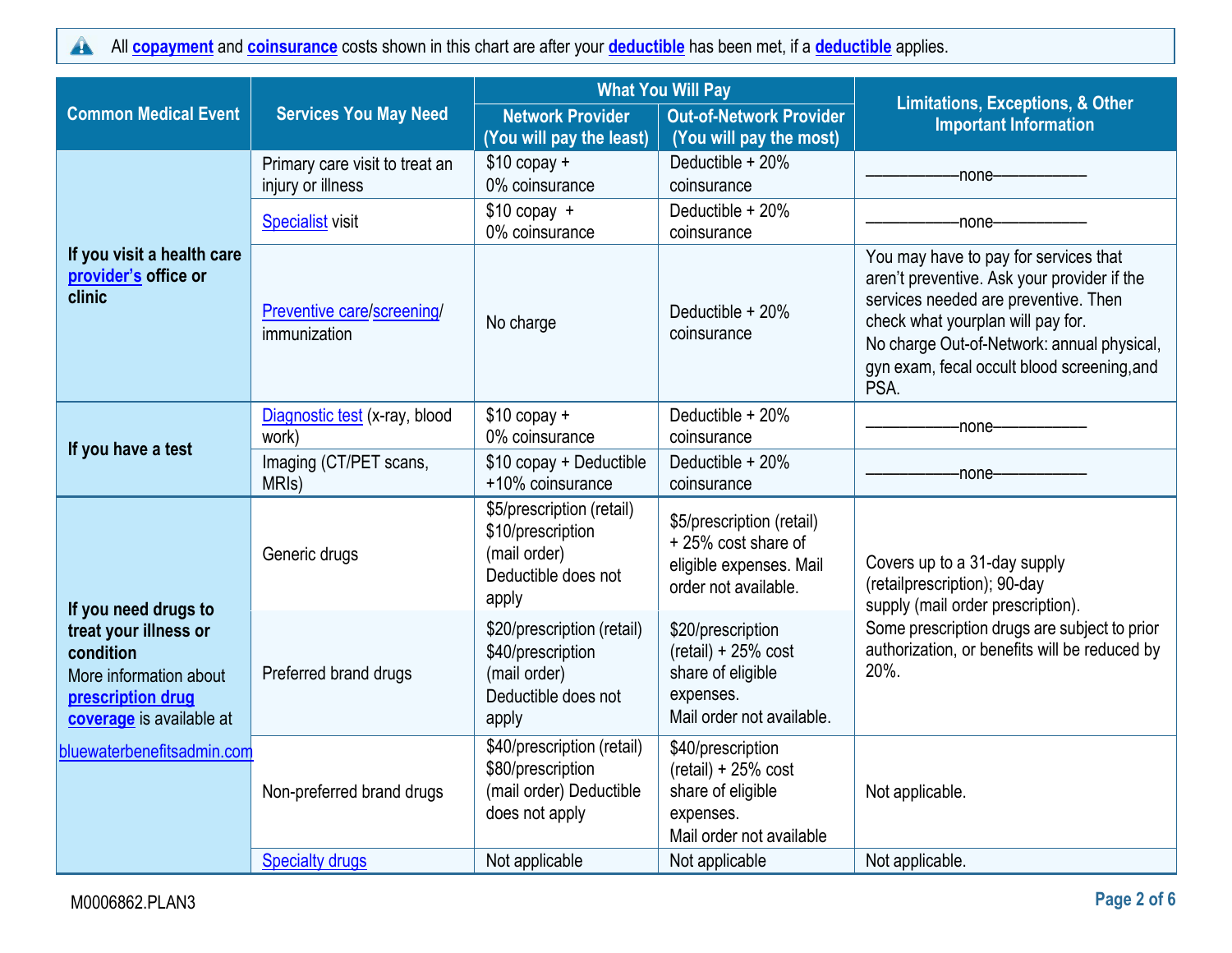|                                            |                                                   |                                                     | <b>What You Will Pay</b>                                  |                                                                                                                                                                                                                           |
|--------------------------------------------|---------------------------------------------------|-----------------------------------------------------|-----------------------------------------------------------|---------------------------------------------------------------------------------------------------------------------------------------------------------------------------------------------------------------------------|
| <b>Common Medical Event</b>                | <b>Services You May Need</b>                      | <b>Network Provider</b><br>(You will pay the least) | <b>Out-of-Network Provider</b><br>(You will pay the most) | <b>Limitations, Exceptions, &amp; Other</b><br><b>Important Information</b>                                                                                                                                               |
| If you have outpatient                     | Facility fee (e.g., ambulatory<br>surgery center) | Deductible +10%<br>coinsurance                      | Deductible + 20%<br>coinsurance                           | Prior authorization is required, or benefits<br>willbe reduced by 20%.                                                                                                                                                    |
| surgery                                    | Physician/surgeon fees                            | Deductible + 10%<br>coinsurance                     | Deductible + 20%<br>coinsurance                           | Prior authorization is required, or benefits<br>will be reduced by 20%.                                                                                                                                                   |
|                                            | <b>Emergency room care</b>                        | $$100$ copay +<br>0% coinsurance                    | \$100 copay + Deductible<br>+0% coinsurance               | Copay waived if you are admitted to<br>hospital. Emergency Room physician<br>covered at 100% following In-<br>Network Deductible.                                                                                         |
| If you need immediate<br>medical attention | <b>Emergency medical</b><br>transportation        | Deductible + 10%<br>coinsurance                     | Deductible + 10%<br>coinsurance                           | -none-                                                                                                                                                                                                                    |
|                                            | <b>Urgent care</b>                                | $$10$ copay +<br>0% coinsurance                     | Deductible $+0\%$<br>coinsurance                          | -none-                                                                                                                                                                                                                    |
| If you have a hospital                     | Facility fee (e.g., hospital<br>room)             | Deductible +10%<br>coinsurance                      | Deductible + 20%<br>coinsurance                           | Prior authorization is required, or benefits<br>will be reduced by 20%.                                                                                                                                                   |
| stay                                       | Physician/surgeon fees                            | Deductible + 10%<br>coinsurance                     | Deductible + 20%<br>coinsurance                           | Prior authorization is required, or benefits<br>will be reduced by 20%.                                                                                                                                                   |
| If you need mental<br>health, behavioral   | Outpatient services                               | $$10$ copay +<br>0% coinsurance                     | Deductible + 20%<br>coinsurance                           | -none-                                                                                                                                                                                                                    |
| health, or substance<br>abuse services     | Inpatient services                                | Deductible + 0%<br>coinsurance                      | Deductible + 20%<br>coinsurance                           | Prior authorization is required, or benefits<br>willbe reduced by 20%.                                                                                                                                                    |
|                                            | Office visits                                     | Deductible + 10%<br>coinsurance                     | Deductible $+20%$<br>coinsurance                          | Cost sharing does not apply for preventive<br>services. Depending on the type of service,<br>a copayment may apply. Maternity care may<br>include tests and services described<br>elsewhere in the SBC (i.e. ultrasound). |
| If you are pregnant                        | Childbirth/delivery<br>professional services      | No charge                                           | Deductible $+20%$<br>coinsurance                          | -none-                                                                                                                                                                                                                    |
|                                            | Childbirth/delivery facility<br>services          | No charge                                           | Deductible $+20%$<br>coinsurance                          | Prior authorization is required for vaginal<br>deliveries requiring more than a 48 hour<br>stay and for cesarean section deliveries<br>requiring more than a 96 hour stay or<br>benefits will be reduced by 20%.          |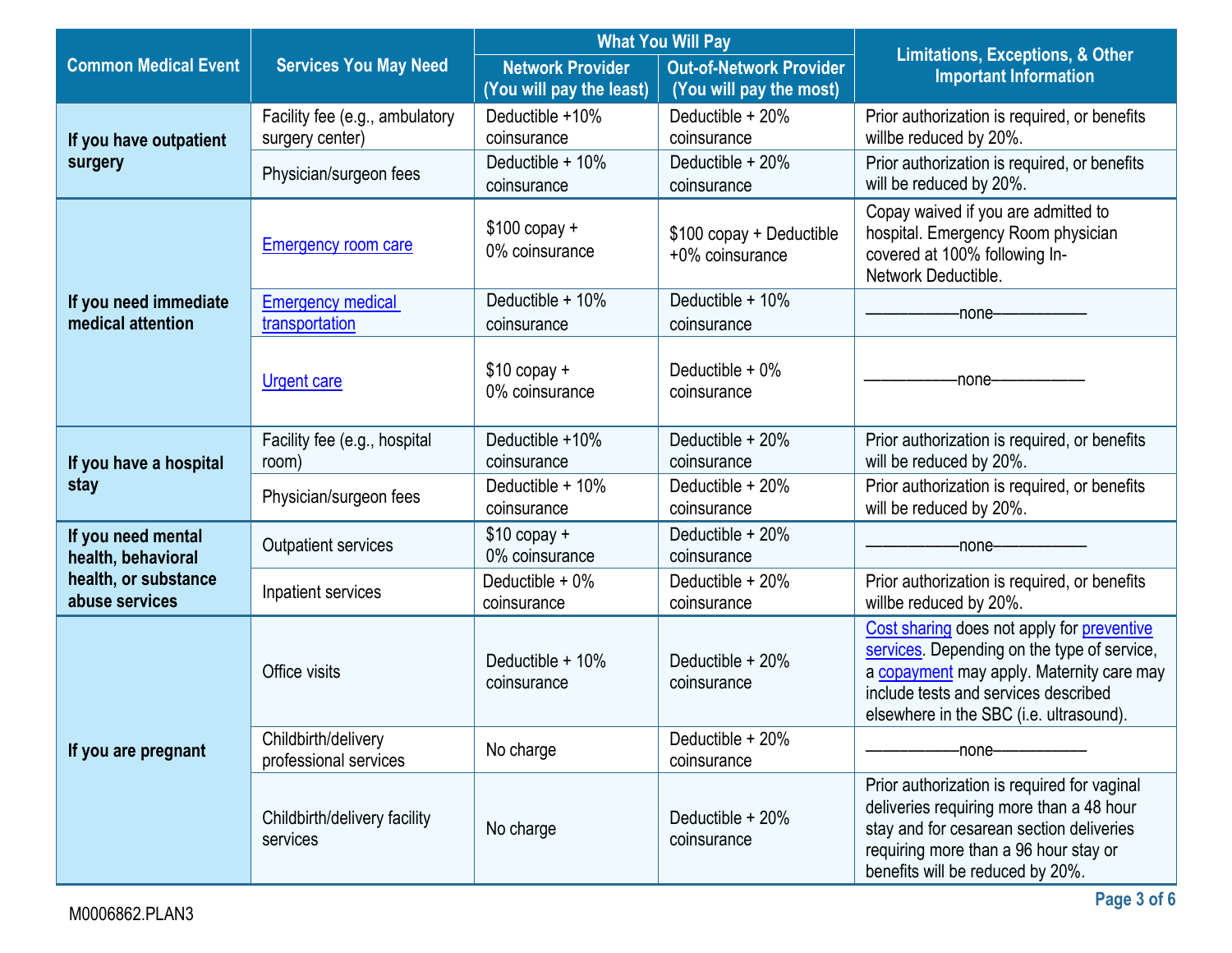|                                                                         |                                |                                                                                                                  | <b>What You Will Pay</b>                                  |                                                                                                                                                    |
|-------------------------------------------------------------------------|--------------------------------|------------------------------------------------------------------------------------------------------------------|-----------------------------------------------------------|----------------------------------------------------------------------------------------------------------------------------------------------------|
| <b>Common Medical Event</b>                                             | <b>Services You May Need</b>   | <b>Network Provider</b><br>(You will pay the least)                                                              | <b>Out-of-Network Provider</b><br>(You will pay the most) | <b>Limitations, Exceptions, &amp; Other</b><br><b>Important Information</b>                                                                        |
|                                                                         | Home health care               | Deductible $+10\%$<br>coinsurance                                                                                | Deductible + 20%<br>coinsurance                           | -none-                                                                                                                                             |
|                                                                         | <b>Rehabilitation services</b> | Deductible $+10\%$<br>coinsurance<br>(Facility setting) /<br>$$10$ copay +<br>0% coinsurance<br>(Office setting) | Deductible $+20\%$<br>coinsurance                         | Limited to 30 visits per plan year for speech<br>therapy. Limited to 30 visits per plan year<br>combined for physical and occupational<br>therapy. |
| If you need help<br>recovering or have<br>other special health<br>needs | <b>Habilitation services</b>   | Deductible $+10\%$<br>coinsurance<br>(Facility setting) /<br>$$10$ copay +<br>0% coinsurance<br>(Office setting  | Deductible $+20%$<br>coinsurance                          | Limited to 30 visits per plan year for speech<br>therapy. Limited to 30 visits per plan year<br>combined for physical and occupational<br>therapy. |
|                                                                         | <b>Skilled nursing care</b>    | Deductible $+10\%$<br>coinsurance                                                                                | Deductible $+20\%$<br>coinsurance                         | Limited to 100 days per plan year.                                                                                                                 |
|                                                                         | Durable medical equipment      | Deductible $+0\%$<br>coinsurance                                                                                 | Deductible $+0\%$<br>coinsurance                          | -none-                                                                                                                                             |
|                                                                         | Hospice services               | Deductible + 10%<br>coinsurance                                                                                  | Deductible + 20%<br>coinsurance                           | -none-                                                                                                                                             |
|                                                                         | Children's eye exam            | Not covered                                                                                                      | Not covered                                               | Not covered.                                                                                                                                       |
| If your child needs<br>dental or eye care                               | Children's glasses             | Not covered                                                                                                      | Not covered                                               | Not covered.                                                                                                                                       |
|                                                                         | Children's dental check-up     | Not covered                                                                                                      | Not covered                                               | Not covered.                                                                                                                                       |

# **Excluded Services & Other Covered Services:**

**Services Your [Plan](https://www.healthcare.gov/sbc-glossary/#plan) Generally Does NOT Cover (Check your policy or [plan](https://www.healthcare.gov/sbc-glossary/#plan) document for more information and a list of any other [excluded services.](https://www.healthcare.gov/sbc-glossary/#excluded-services))**

- Cosmetic Surgery
- Dental Care (Adult and Child)
- Long-Term Care
- Non-Emergency Care when travelling outside the U.S.
- Routine Eye Care (Adult and Child)
- Weight Loss Programs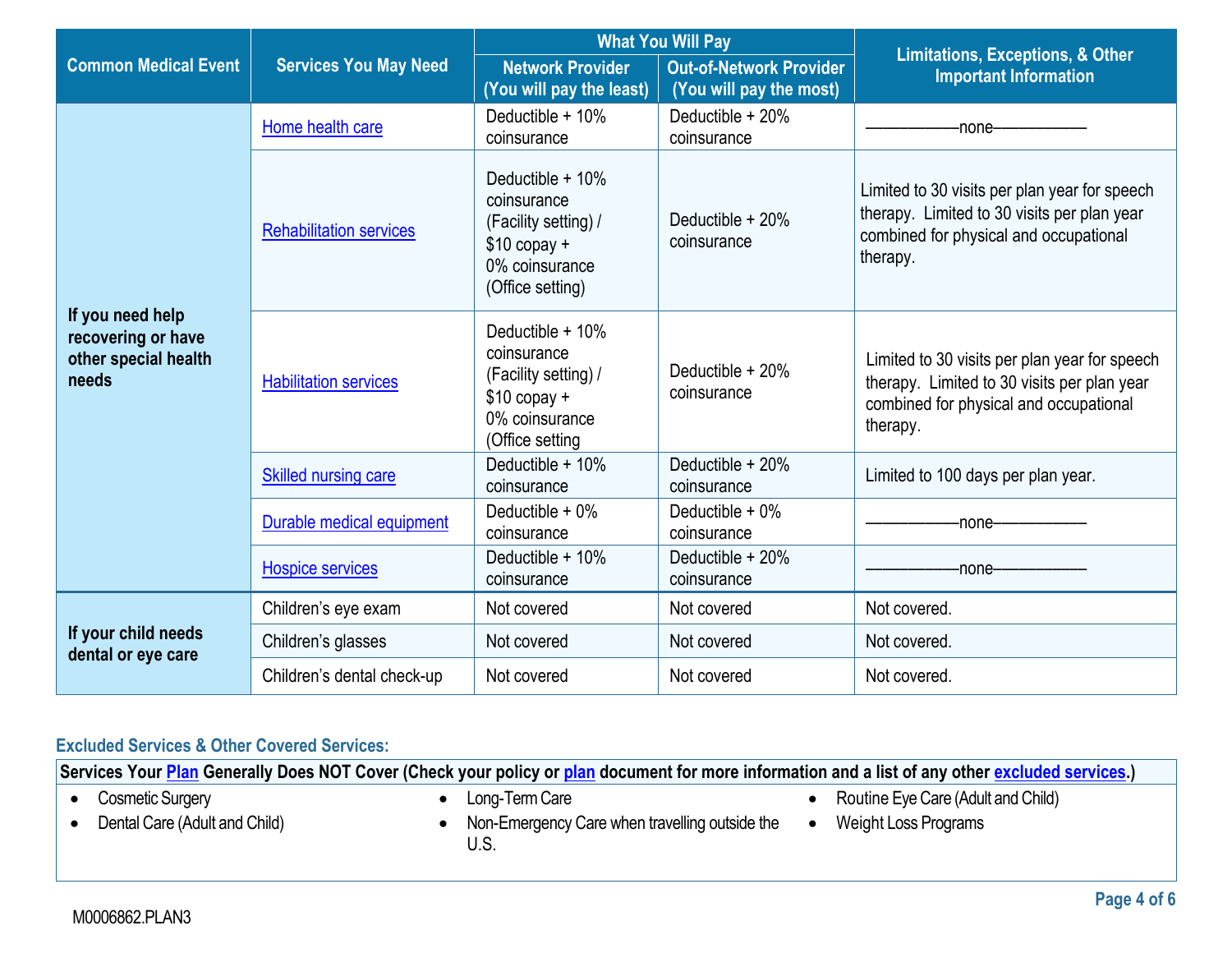| Other Covered Services (Limitations may apply to these services. This isn't a complete list. Please see your plan document.) |                                                        |                                         |
|------------------------------------------------------------------------------------------------------------------------------|--------------------------------------------------------|-----------------------------------------|
| Acupuncture                                                                                                                  | Chiropractic Care (Limited to 30 visits per calendar ● | Infertility Treatment (except in-vitro) |
| <b>Bariatric Surgery</b>                                                                                                     | year)                                                  | <b>Private-Duty Nursing</b>             |
| Male Sterilization                                                                                                           | Hearing Aids payable once every 36 months              | Routine Foot Care                       |

**Your Rights to Continue Coverage:** There are agencies that can help if you want to continue your coverage after it ends. The contact information for those agencies is: the plan at 1-800-229-2210, the state insurance department, the U.S. Department of Labor, the Employee Benefits Security Administration at 1-866-444-3272 or [www.dol.gov/ebsa/healthreform, o](http://www.dol.gov/ebsa/healthreform)r the U.S. Department of Health and Human Services at 1-877-267-2323 x61565 or [www.cciio.cms.gov. O](http://www.cciio.cms.gov/)ther coverage options may be available to you too, including buying individual insurance coverage through the Health Insurance Marketplace. For more information about the Marketplace, visit [www.HealthCare.gov](http://www.healthcare.gov/) or call 1-800-318- 2596.

Your Grievance and Appeals Rights: There are agencies that can help if you have a complaint against your plan for a denial of a claim. This complaint is called a grievance or appeal. For more information about your rights, look at the explanation of benefits you will receive for that medical claim. Your plan documents also provide complete information on how to submit a claim, appeal, or a grievance for any reason to your plan. For more information about your rights, this notice, or assistance, contact: the plan at 1-800-229-2210. You may also contact your state insurance department, the U.S. Department of Labor, Employee Benefits Security Administration at 1-866-444-3272 or [www.dol.gov/ebsa/healthreform, or](http://www.dol.gov/ebsa/healthreform) the U.S. Department of Health and Human Services at 1-877-267-2323 x61565 or [www.cciio.cms.gov. A](http://www.cciio.cms.gov/)dditionally, a consumer assistance program can help you file your appeal. Contact the Michigan Health Insurance Consumer Assistance Program at 1-877-999-6442 or [www.michigan.gov/lara](http://www.michigan.gov/lara) or email difs-hicap@michigan.gov.

### **Does this plan provide Minimum Essential Coverage? Yes**

Minimum Essential Coverage generally includes plans, health insurance available through the Marketplace or other individual market policies, Medicare, Medicaid, CHIP, TRICARE, and certain other coverage. If you are eligible for certain types of Minimum Essential Coverage, you may not be eligible for the premium tax credit.

### **Does this plan meet the Minimum Value Standards? Yes**

If your plan doesn't meet the Minimum Value Standards, you may be eligible for a premium tax credit to help you pay for a plan through the Marketplace.

### **Language Access Services:**

Spanish (Español): Para obtener asistencia en Español, llame al 1-800-229-2210. Tagalog (Tagalog): Kung kailangan ninyo ang tulong sa Tagalog tumawag sa 1-800-229-2210. Chinese (中文): 如果需要中文的帮助,请拨打这个号码 1-800-229-2210. Navajo (Dine): Dinek'ehgo shika at'ohwol ninisingo, kwiijigo holne' 1-800-229-2210.

*To see examples of how this [plan](https://www.healthcare.gov/sbc-glossary/#plan) might cover costs for a sample medical situation, see the next section.*

**PRA Disclosure Statement:** According to the Paperwork Reduction Act of 1995, no persons are required to respond to a collection of information unless it displays a valid OMB control number. The valid OMB control number for this information collection is **0938-1146**. The time required to complete this information collection is estimated to average **0.08** hours per response, including the time to review instructions, search existing data resources, gather the data needed, and complete and review the information collection. If you have comments concerning the accuracy of the time estimate(s) or suggestions for improving this form, please write to: CMS, 7500 Security Boulevard, Attn: PRA Reports Clearance Officer, Mail Stop C4-26-05, Baltimore, Maryland 21244-1850.